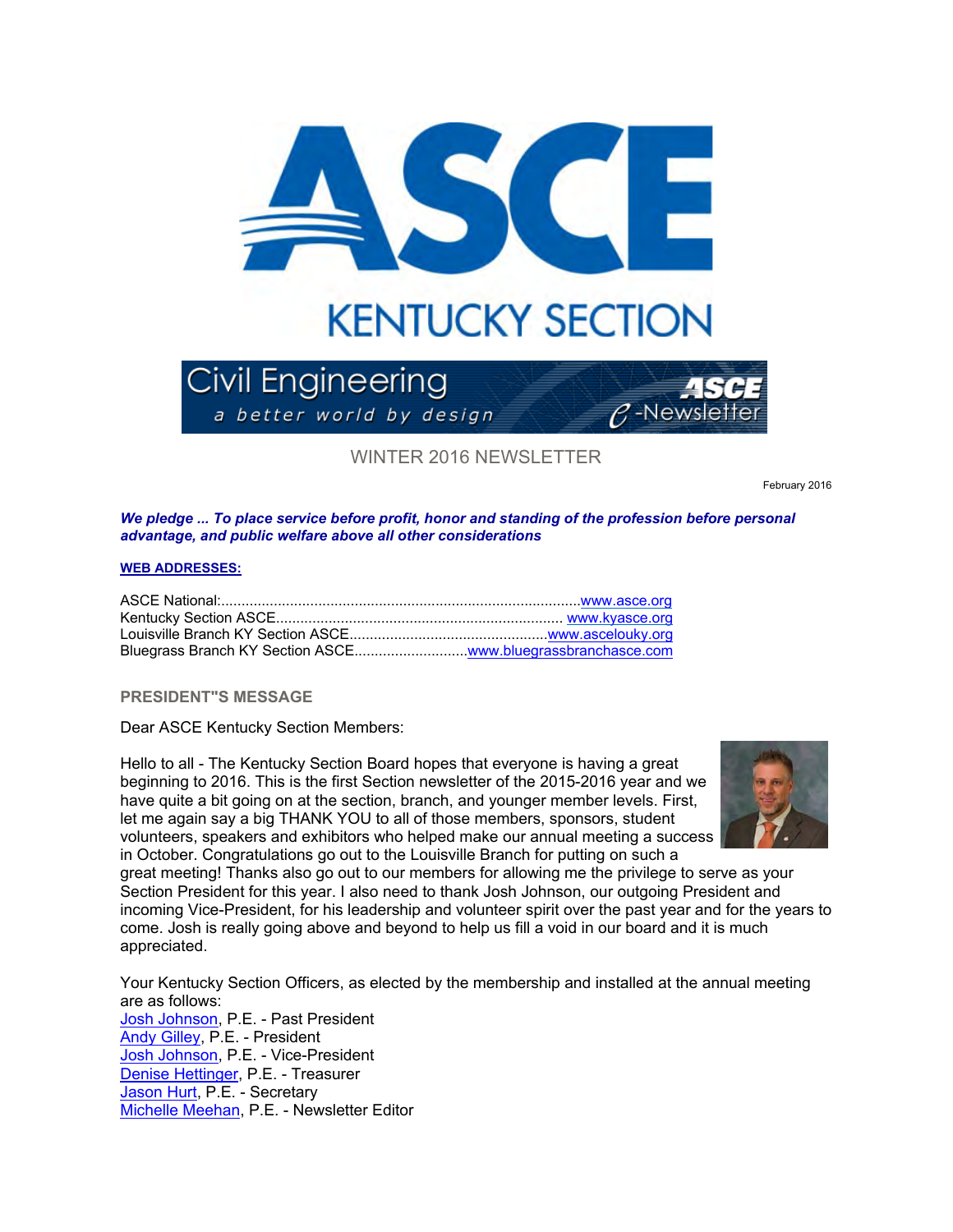Other members of the Board whose leadership and commitment go above and beyond are: Nancy Albright of the Scholarship Committee, David Deitz of the History and Heritage Committee, Daniel Tegene of Government Relations, and Ryan Tinsley of the Younger Members Group. In addition Jon Keeling, Region 4 Governor for Kentucky, provides direction and knowledge on key issues and is a great source of wisdom for the board.

With that, please check out below upcoming happenings with our local branches, opportunities to get involved, and the chance to attend the plaque dedication of a National Historic Civil Engineering Landmark in Kentucky this May.

As always, should you have any questions, comments, or suggestions, please don't hesitate to contact me or any of the Section Officers. We are here to serve you and look forward to a great year.

Thank you,

*W. Andrew Gilley, PE, M.ASCE ASCE Kentucky Section President* 

**REGION IV GOVERNOR'S MESSAGE**

ASCE Kentucky Section Members -

The Region 4 Assembly of Delegates meeting will be held April 15-16 in Nashville, TN. I encourage at least one Section officer and an officer from each Branch to consider attending this meeting (more would be better since it is an easier drive to location). I am serving as interim co-chair for the D. V. Terrell Competition for the Region, so have been involved in developing the competition announcement, and fielding questions from members - I'm asking all of our Section Board members to go back to your branches and encourage younger members to participate in this worthwhile competition!



Over the past few months, our Regional leadership (including myself) helped with planning for the MRLC held February 12 and 13 (in Pittsburgh). We saw good representation from our Kentucky Section, Branches, YM Groups and Student Chapters at this conference.

I've also participated in several Raise the Bar Committee Conference Calls and attended a working meeting the weekend of February 19th (held in Denver, CO). I would appreciate receiving any feedback you have on if, or how, we can develop a local RTB committee here in Kentucky.

From the local side, I was able to attend several Louisville Branch meetings last fall, as well as Bluegrass Branch meetings over this first quarter. I was grateful to be able to help with our community outreach event in the Bluegrass area (Salvation Army Angel Tree). I am planning on attending at least one upcoming meeting of the Frankfort Branch, and hopefully a meeting at the Pennyroyal Branch.

I appreciate the opportunity to serve on the ASCE Region 4 Board as your Governor. Please feel free to contact me about any issues concerning ASCE at the local or state level.

*Thank You. Jon Keeling, PE, M.ASCE ASCE Region IV Governor*

**VOLUNTEER OPPORTUNITIES**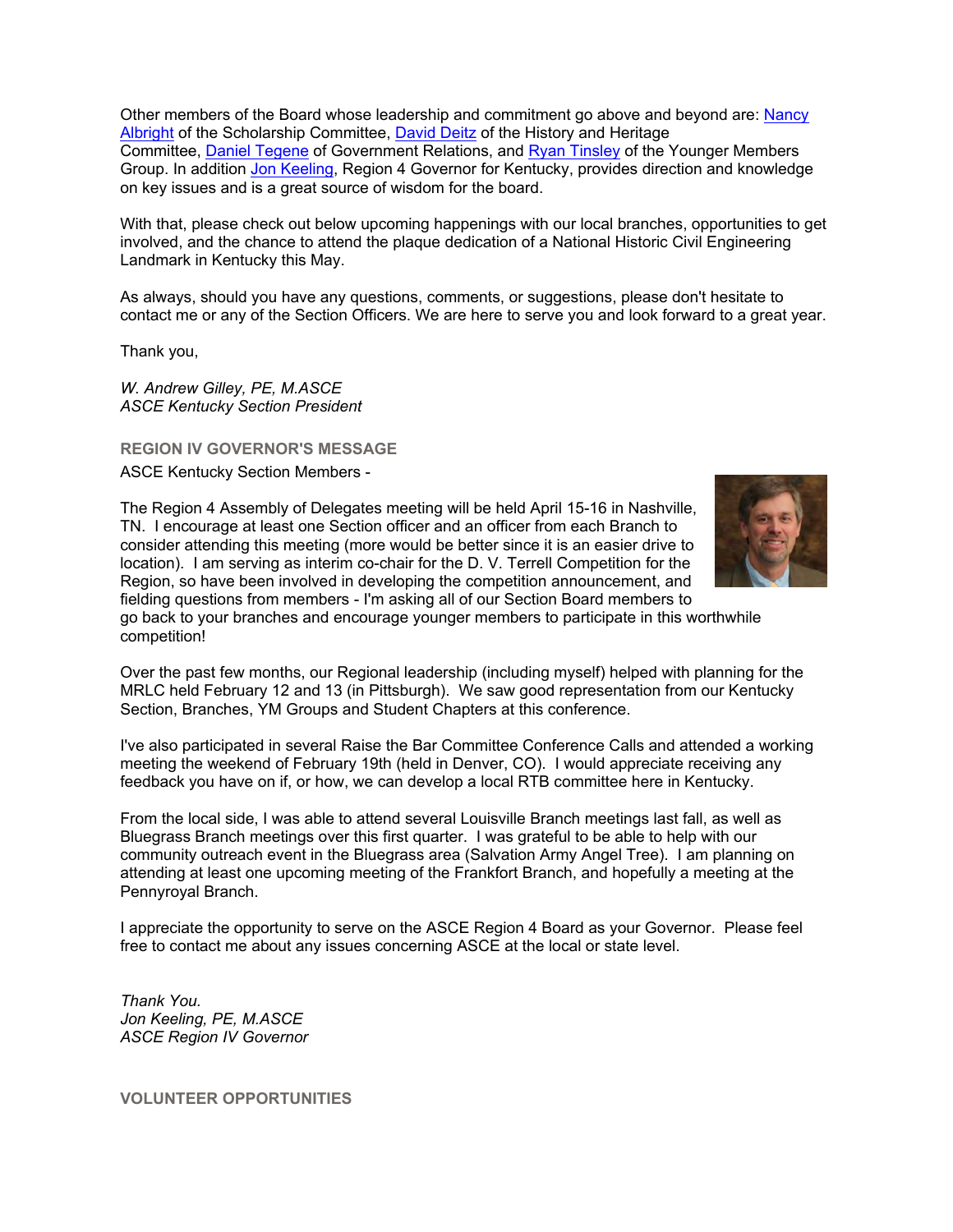Are you interested in becoming more involved with ASCE? We have several volunteer opportunities available!

## **Daniel V. Terrell Committee Chair**

ASCE Kentucky section is looking for an energetic member to become our next chair person for this important committee. So if you or someone you know would be perfect for the job please contact Jon Keeling.

For more information on the DV Terrell Younger Memeber Paper Competition and other duties please click the link Chairperson Duties and Objectives.

#### **Raise the Bar Committee**

Kentucky is in the beginning stages of forming a Raise the Bar committee. Interested in how you can be a part of it? Please contact Jon Keeling for more information.

### **University of Kentucky - Practitioner Advisors needed**

The student chapter of ASCE at the University of Kentucky is looking for engineers to serve as Practitioner Advisors. The ideal candidate would be willing to attend the monthly student chapter meetings and serve as a liason between the Blue Grass Branch and the student chapter. If interested, please contact Tiffany Coleman.

### **Other Opportunities**

The Kentucky Section and local ASCE branches are always looking for motivated individuals who would like to serve as officers. Please reach out to the individuals below if you are interested in more information on how you can help!

Kentucky Section: Andrew Gilley Blue Grass Branch: Tiffany Coleman Louisville Branch: Shanaka Ewing Frankfort Branch: Shane McKenzie Pennyroyal Branch: Shane Palmquist

**ANNOUNCEMENTS**

# **National Historic Civil Engineering Landmark - Plaque Dedication**

Royal Colonial Boundary of 1665 Lake Barkley Resort Park Lodge May 20, 2015 11:00 AM Central

Join us for the dedication of the bronze plaque recognizing the Royal Colonial Boundary of 1665. The landmark, officially named in 1985, represents the boundary between Virginia and North Carolina and between Kentucky and Tennessee. This is the second of two plaques recognizing this Civil Engineering achievement. The first plaque has been dedicated and is located at Cumberland Gap National Historic Park.

The dedication ceremony will begin at 11:00 AM followed by lunch at the lodge. A dining room has been reserved for attendees. We look forward to seeing everyone there.

Cost: The cost of lunch if you choose to eat at the lodge.

About the Landmark:

The Royal Colonial Boundary of 1665 was decreed by England's King Charles II to demarcate his American colonies. It provided a survey from the Atlantic Ocean to the Mississippi River along 36 degrees, 30 minutes north latitude. The boundary now serves to divide Virginia from North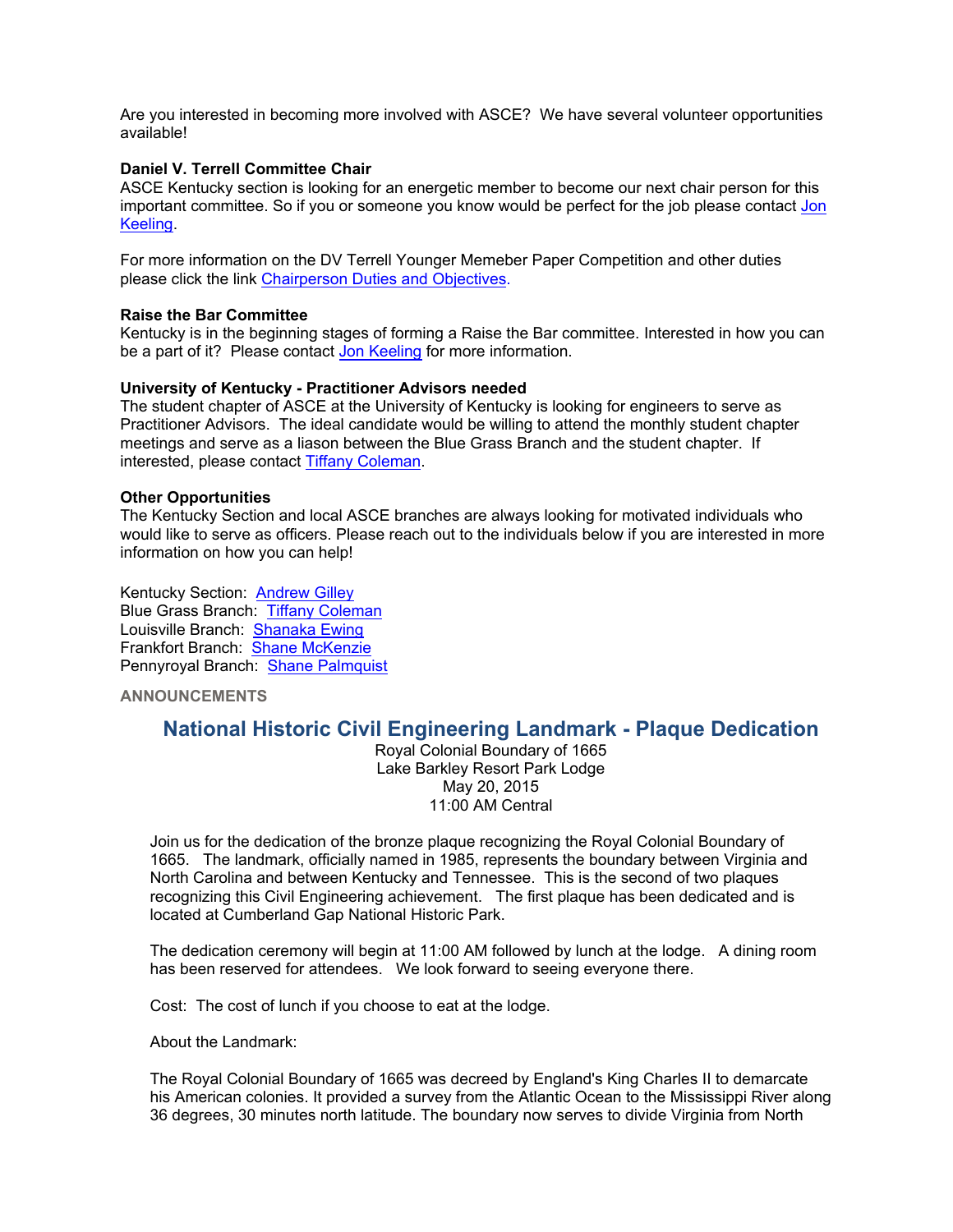Carolina and Kentucky from Tennessee.

The survey, completed in five stages, was one of the first times a surveyed line was so long that the curve of the Earth had to be taken into consideration. It drew attention both to the importance and to the difficulty of cadastral surveying (to delimit and identify property lines) and geodetic surveying (in which the form and size of the earth are considered). It demonstrated some of the first attempts to locate an exact geographical position on the ground.

The 1665 line of 36 degrees, 30 minutes north latitude was recognized as the de facto dividing line between the North and the South in the Missouri Compromise of 1820.



## **DV Terrell Competition**

Are you a younger member (under 35?) If so, there's still time to enter a paper in the DV Terrell Competition! This year's topic is:

*"When working in a foreign location, what defines the design standard which the engineer can rely on to have met his or her ethical obligation to provide a safe and sound engineering solution or design?"*

Papers should be submitted to **Andrew Gilley**, the KY Section president, by March 1, 2016. Two entries per section will be chosen and those entrants will present their paper at the April 15-16 Region 4 Meeting in Nashville, TN.

For more information, please contact any of the Section officers.

## **Congratulations to Dr. Lindell Ormsbee!**

Dr. Lindell Ormsbee, Ph.D., P.E., D.WRE, F.EWRI, F.ASCE of the Kentucky Section has been selected to receive the 2016 Julian Hinds Award "For pioneering research and its practical implementation in water distribution systems, watershed and stormwater management, groundwater remediation, as well as leadership in management of the nation's, and especially Kentucky's, water resources, and his intellectual generosity and cheerful encouragement of others."

## **ASCE Legislative Fly-in**

The ASCE Legislative Fly-in will be March 15-17, 2016 in Washington DC.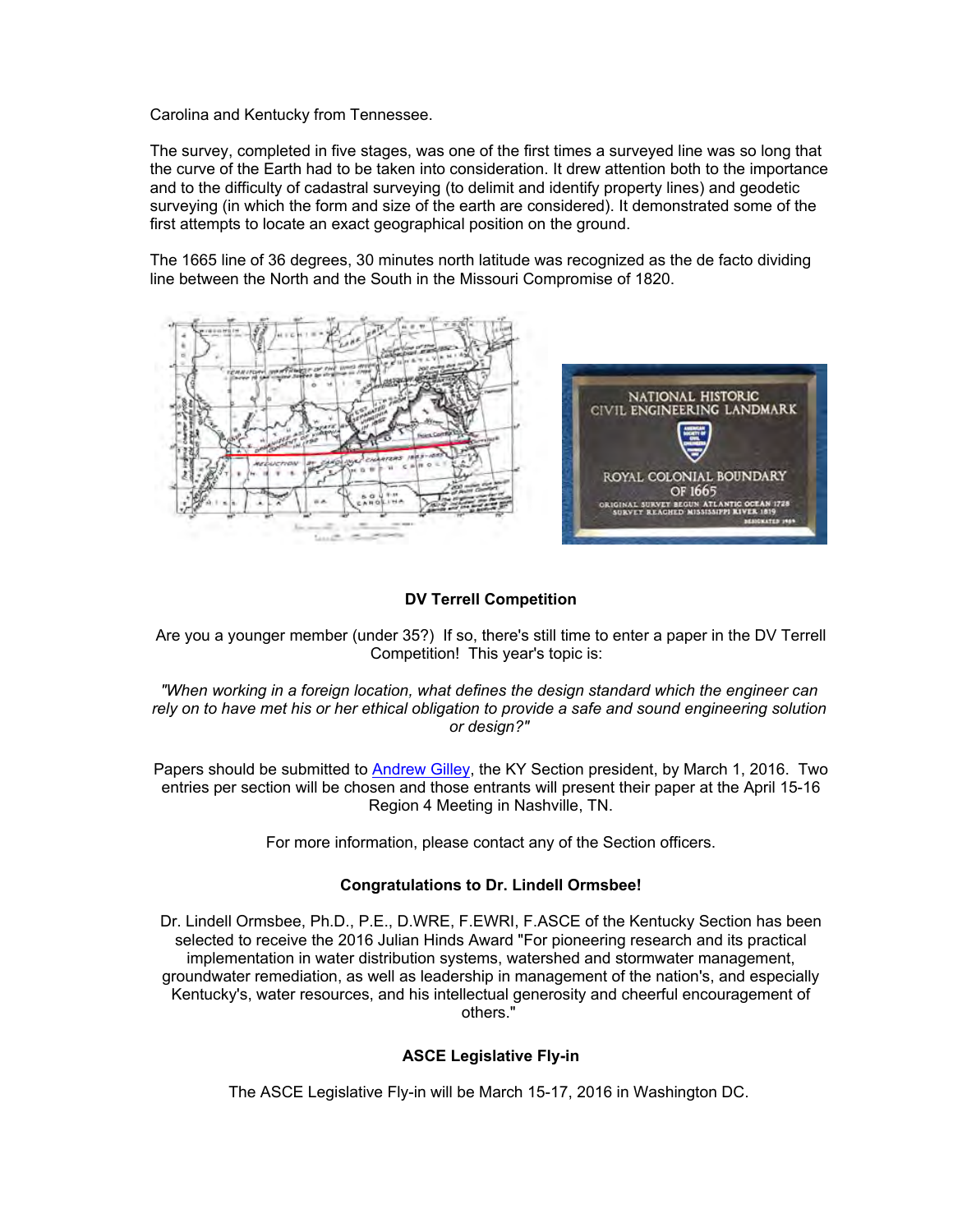## **University of Louisville Engineers Without Borders**

Professional Development Conference May 3, 2016 Registration opens March 1st at louisville.edu/speed/EWB

**BRANCH REPORTS**

## **BLUEGRASS BRANCH**

The Blue Grass Branch held a meeting in November with guest speaker Vernon Azevedo who discussed Lexington-Fayette Urban County Government's (LFUCG) Remedial Measures Plan (RMP) which includes \$600,000,000 in capital improvements for addressing sanitary sewer overflows within the LFUCG sanitary sewer system.

Also in November, the Branch led an activity at the Girls in Engineering Math and Science (GEMS) event. This annual event is organized by the University of Kentucky and brings Girl Scouts from all over Kentucky together to explore math and science.

In December, the Branch spent several hours helping sort toys at the Salvation Army's Angel Tree facility. This program provides toys and clothing to children in need during the Christmas season. The Blue Grass Branch also continued their annual tradition of collecting toys for Jarrett's Joy Cart, a program which distributes toys year round to hospitalized children.

The Branch held a joint meeting in January with the University of Kentucky Student Chapter where Rich Riedl from the UK Capital Projects group discussed ongoing campus improvements and the new student center.

In February, the Branch celebrated Engineer's week by hosting their annual Engineering Banquet with KSPE, sending volunteers to speak at schools in the Lexington area, and participating in UK's Engineering Day.

## **Upcoming Meetings and Events**

## **Career Fair for UK Students**

March 25, 2016 at noon University of Kentucky contact Erin Mattmiller if your company is interested in attending.

## **Joint Meeting with Frankfort Branch**

April, 2016 Kentucky Transportation Cabinet Frankfort, KY Details to follow.

> **May Meeting** Tour of Newton's Attic

Details to follow.

*If you are interested in more information about what the Blue Grass Branch is doing or if you want to get more involved, please contact them at ascebb@gmail.com, check out their website at www.bluegrassbranchasce.com or like them on Facebook!*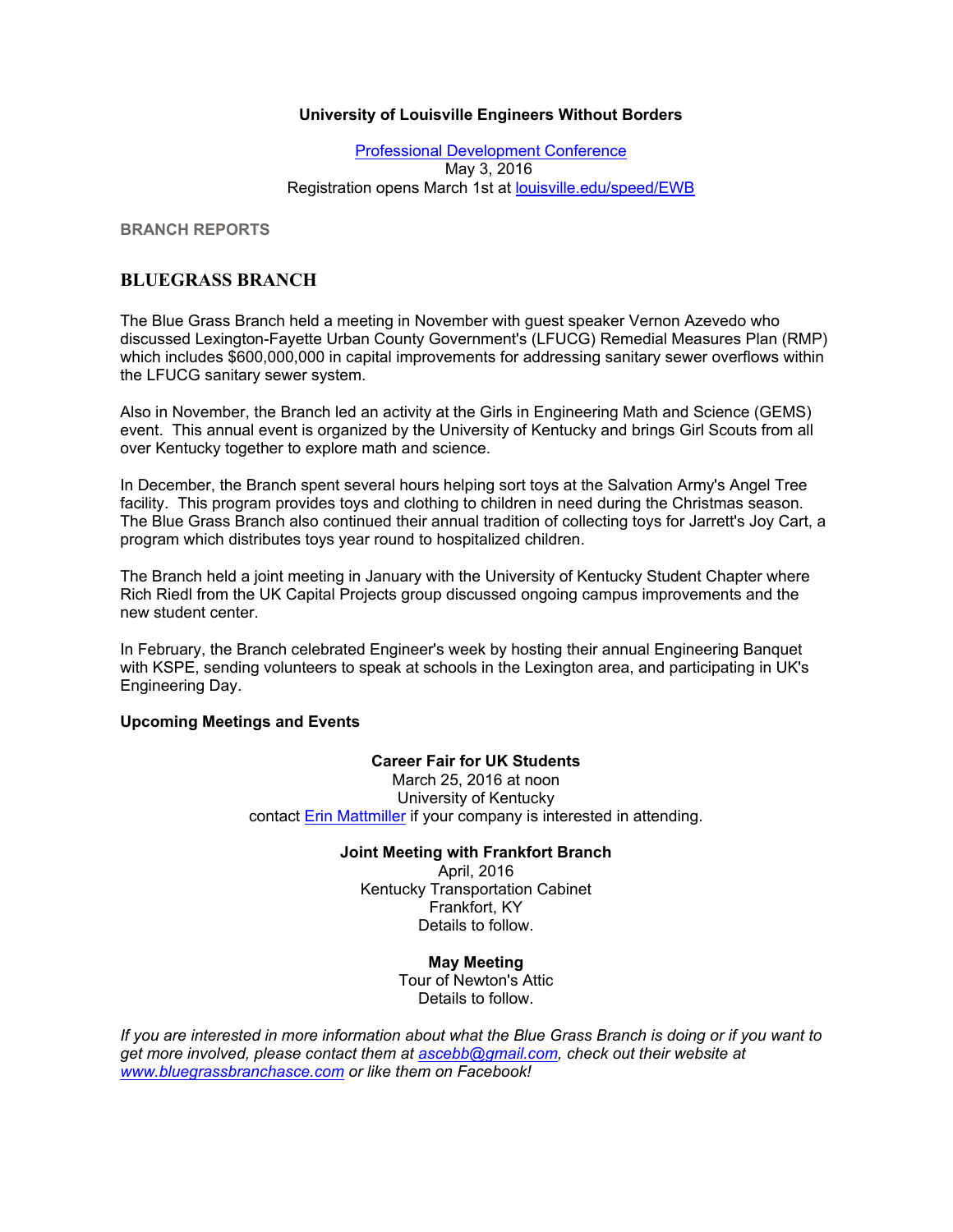# *ASCE Bluegrass Branch Younger Member Group*

In October, the Bluegrass Branch Younger Member group hosted an event to tour Lexington's oldest neighborhood. The tour began at the Hunt-Morgan House and continued around Gratz Park with a stop at the Peter Paul House. Members learned about neighborhood history and architectural elements from the early 19th century. The group warmed up with some pizza and drinks after the tour.

In December, the group participated with the Blue Grass Branch in their Salvation Army Angel Tree volunteer event.



The group is planning a social event in February and a service project for April.

*Photo of the Blue Grass Younger Members on the Historic Downtown Walking Tour*

*For more information on the Blue Grass Branch Younger Member group, please check out their website at http://www.bluegrassbranchasce.com/younger-member-page or contact Lindsie MacPherson or Emily Epperson!*

# **FRANKFORT BRANCH**

In November, the Frankfort Branch held a meeting at the Kentucky Transportation Cabinet Business Center where Carl Shields, Archaeologist for the Kentucky Transportation Cabinet spoke on Integrating LiDAR into the Environmental Process.

In December, the Branch again met at the Kentucky Transportation Cabinet Business Center where Pamela Hanson, Executive Director of the Simon House gave information on the Women and Children's Shelter in Frankfort.

## **Upcoming Meetings and Events**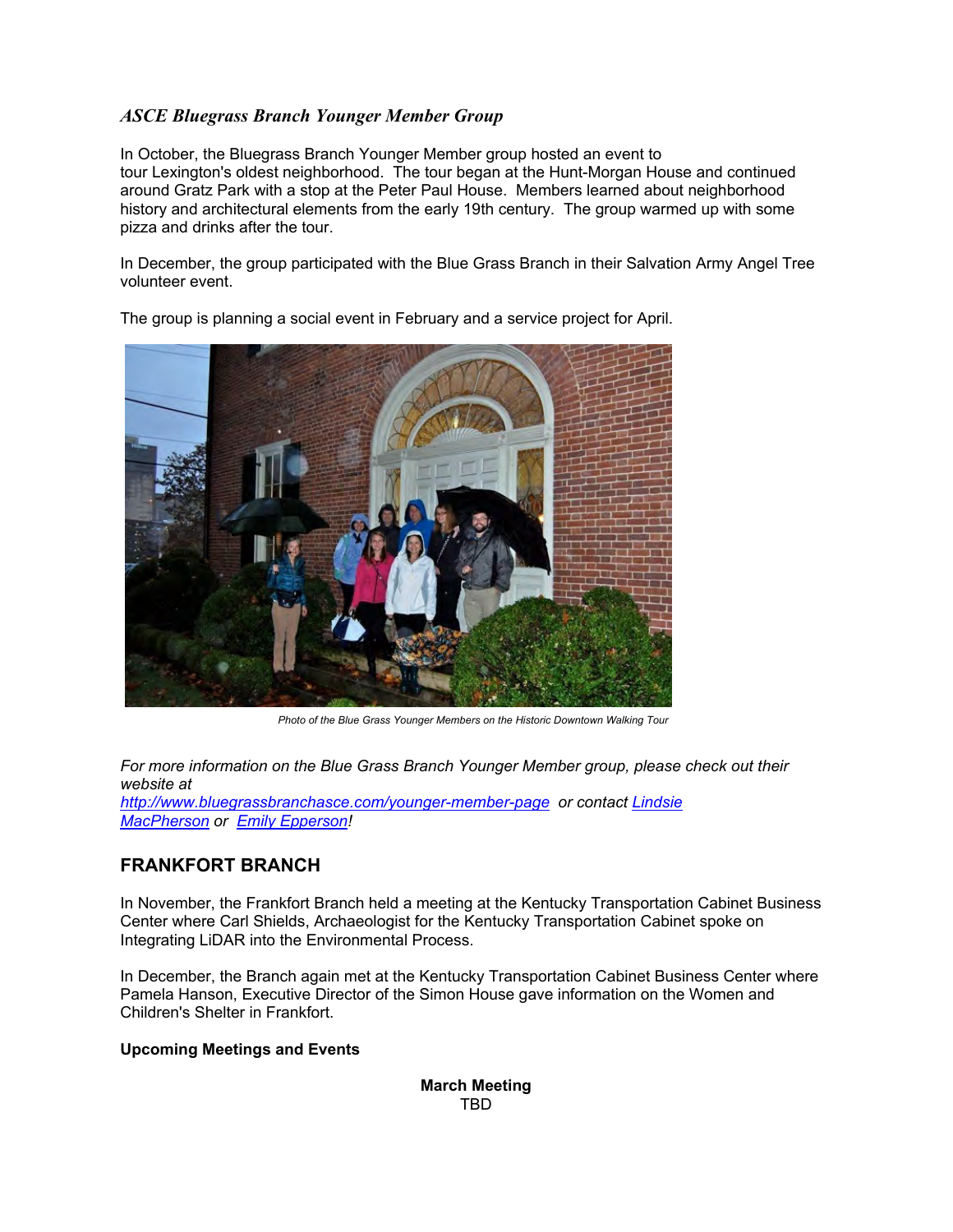**Joint Meeting with Blue Grass Branch** April, 2016 Kentucky Transportation Cabinet Frankfort, KY Details to follow

*For more information on the Frankfort Branch, please contact Shane McKenzie*

## **LOUISVILLE BRANCH**

The Louisville Branch held a lunch meeting in November at King Fish where Mike Sewell of Gresham Smith and Partners & Rolf Eisenger from Louisville Metro Public Works discussed "Growing People on Bikes". The Branch also held a lunch meeting in December at hte University Club where Steven W. Shifflet from the US Army Corps of Engineers discussed lessons learned from low mobility grouting at Fort Campbell. In January, the lunch meeting focused on Louisville MSD's Nightingale Pump Station and CSO Storage Basin Project. Kyle Gutrhie and Steve Keiber from HDR discussed the project and the meeting was held at the University Club.

In February, the Branch did not have a regular meeting. Instead, members were encouraged to attend the annual KSPE Engineering Banquet.

#### **Upcoming Meetings and Events**

#### **March Meeting**

March 11, 2016 at 11:30 am University of Louisville Alumni Club Details to follow

#### **April Meeting**

April 15, 2016 at 11:30 am University of Louisville Alumni Club Details to follow

### **May Meeting** May 13, 2016 at 11:30 am University of Louisville Alumni Club Details to follow

*If you are interested in more information about what the Louisville Branch is doing or if you want to get more involved, please contact Shanaka Ewing, or check out their website at http://branches.asce.org/louisville/*

## *ASCE Louisville Branch Younger Member Group*

In October, the Louisville Branch Younger Member Group held a monthly lunch meeting at Gordon Biersch in downtown Louisville to discuss upcoming events.

In November, Steven Schauer, project manager with Walsh Construction, hosted the Louisville Branch YMG on a tour of the Downtown Crossing project. This was a unique opportunity to see a project of this magnitude during construction, two weeks in advance of its grand opening for public viewing.